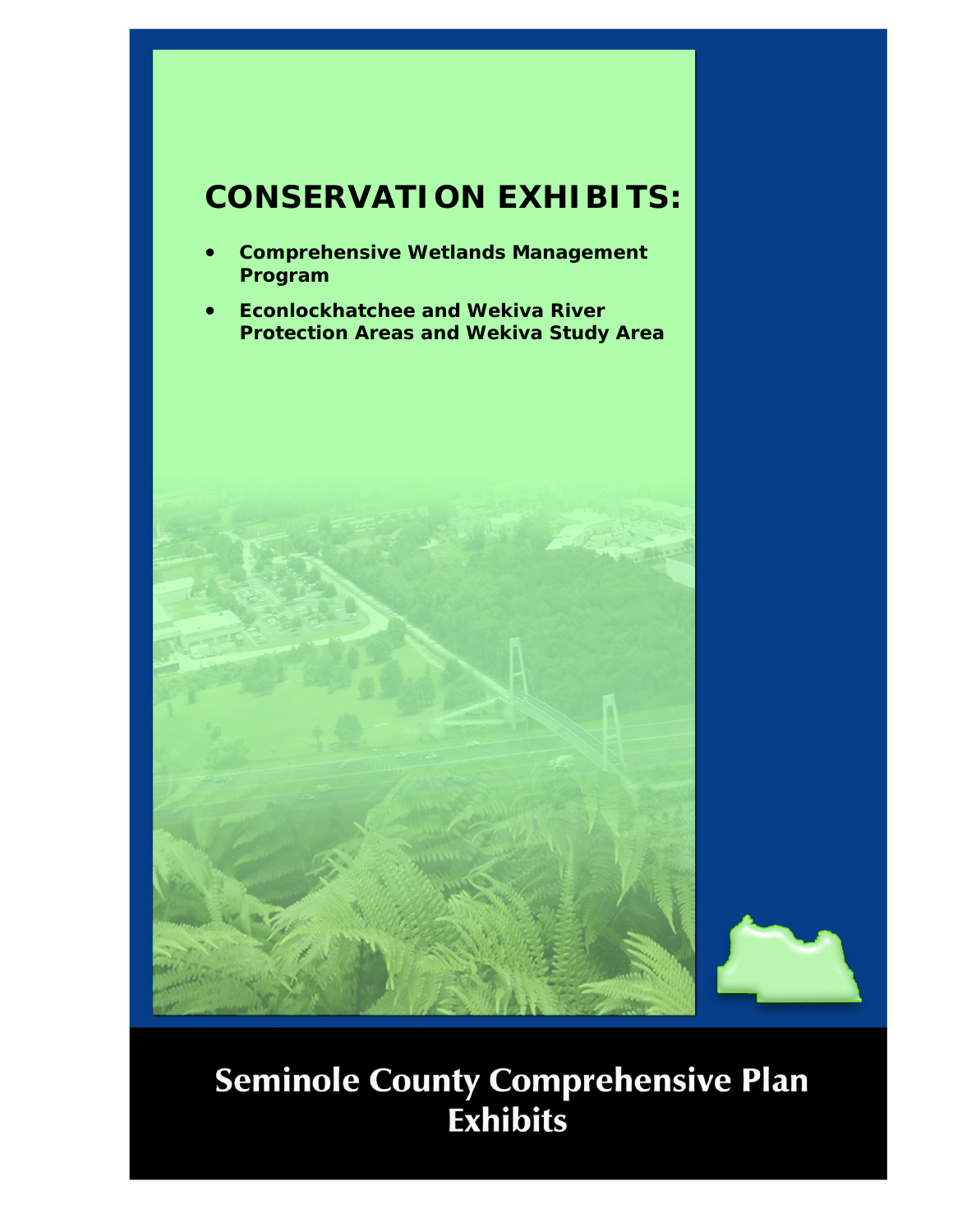

## **Comprehensive Wetlands Management Program**